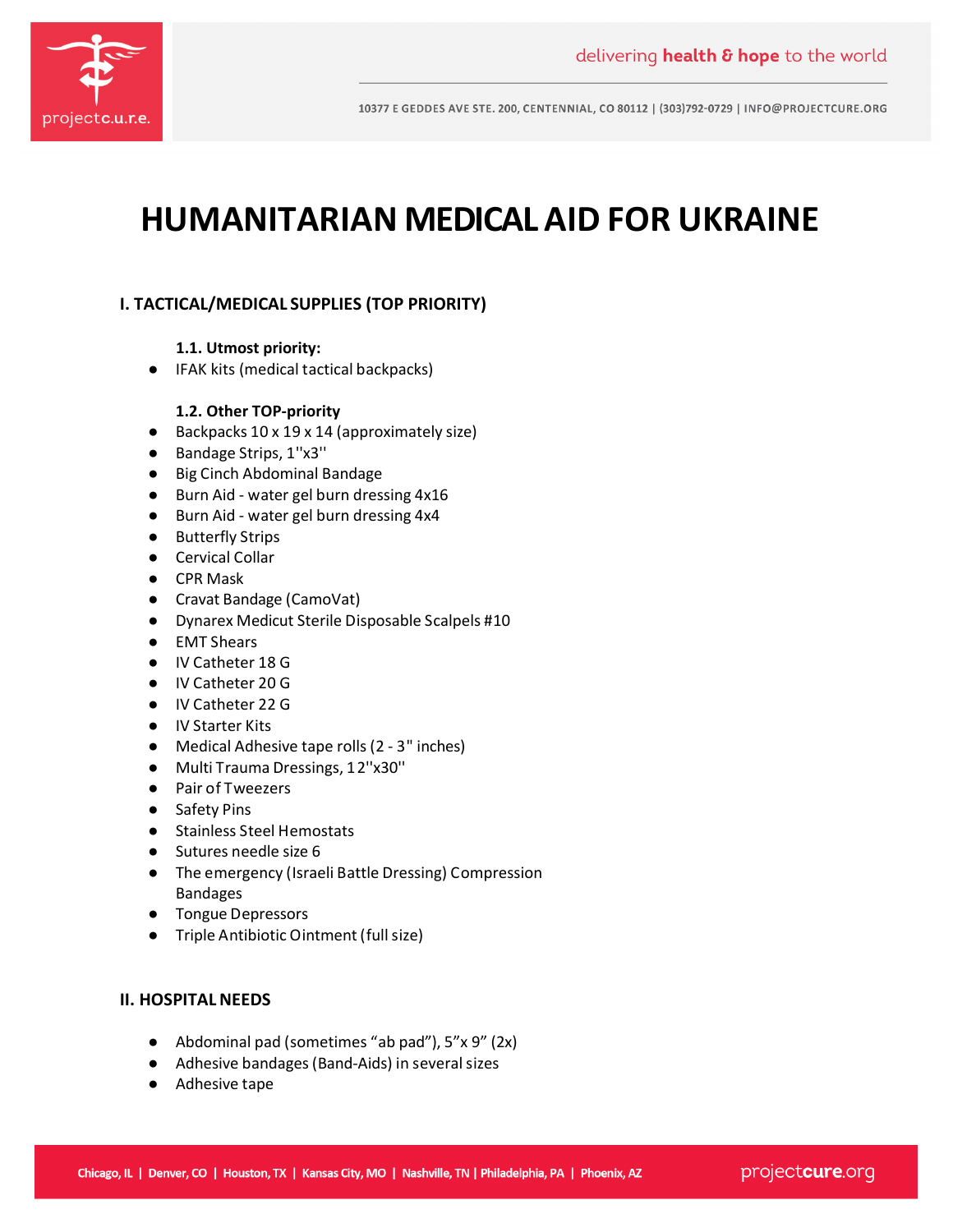

10377 E GEDDES AVE STE. 200, CENTENNIAL, CO 80112 | (303)792-0729 | INFO@PROJECTCURE.ORG

- Aluminum splint, 36"
- Ambu bags
- Antibacterial ointment
- Antiseptic wipes
- Aspirin / Bayer
- Butterfly bandages, 0.5″ x 2.75″ (16x)
- Central venous catheter kit
- Chest seals (1 pair)
- Coban roll, standard 2" x 5 yards
- Cravat / triangular bandage, 45" x 45" x 63"
- Dressing materials, include dry or impregnated gauze,
- Elastic bandage
- Elastic wrap / ACE bandage, standard 4" x 5 yards
- Emergency blanket (2x)
- Gauze pads,  $4'' \times 4''$  (6x)
- Gels, foams, hydrocolloids, alginates, hydrogels, and polysaccharide pastes, sutures
- Gloves
- Gloves (2 pairs)
- Hydrocortisone cream (1%),
- Irrigation syringe, 20cc with an 18 gauge tip
- IV catheters
- Laryngeal Tube
- Moleskin, 5" x 2" strip
- Mouthpiece for giving CPR
- Nasopharyngeal airway
- Needle & thread stored in isopropyl alcohol (2x needle/thread, 1x small container)
- Plastic cling wrap, 2" wide roll
- Plastic films
- Portable ventilators
- Pressure dressing
- Rolled gauze, standard 4.5" x 4 yards
- Safety pins (3x, various sizes)
- Silk medical tape roll, 1" wide
- Tourniquet
- Trauma shears
- Tweezers
- White petroleum jelly / Vaseline in small containers
- Z-fold gauze, standard 45" x 4 yards